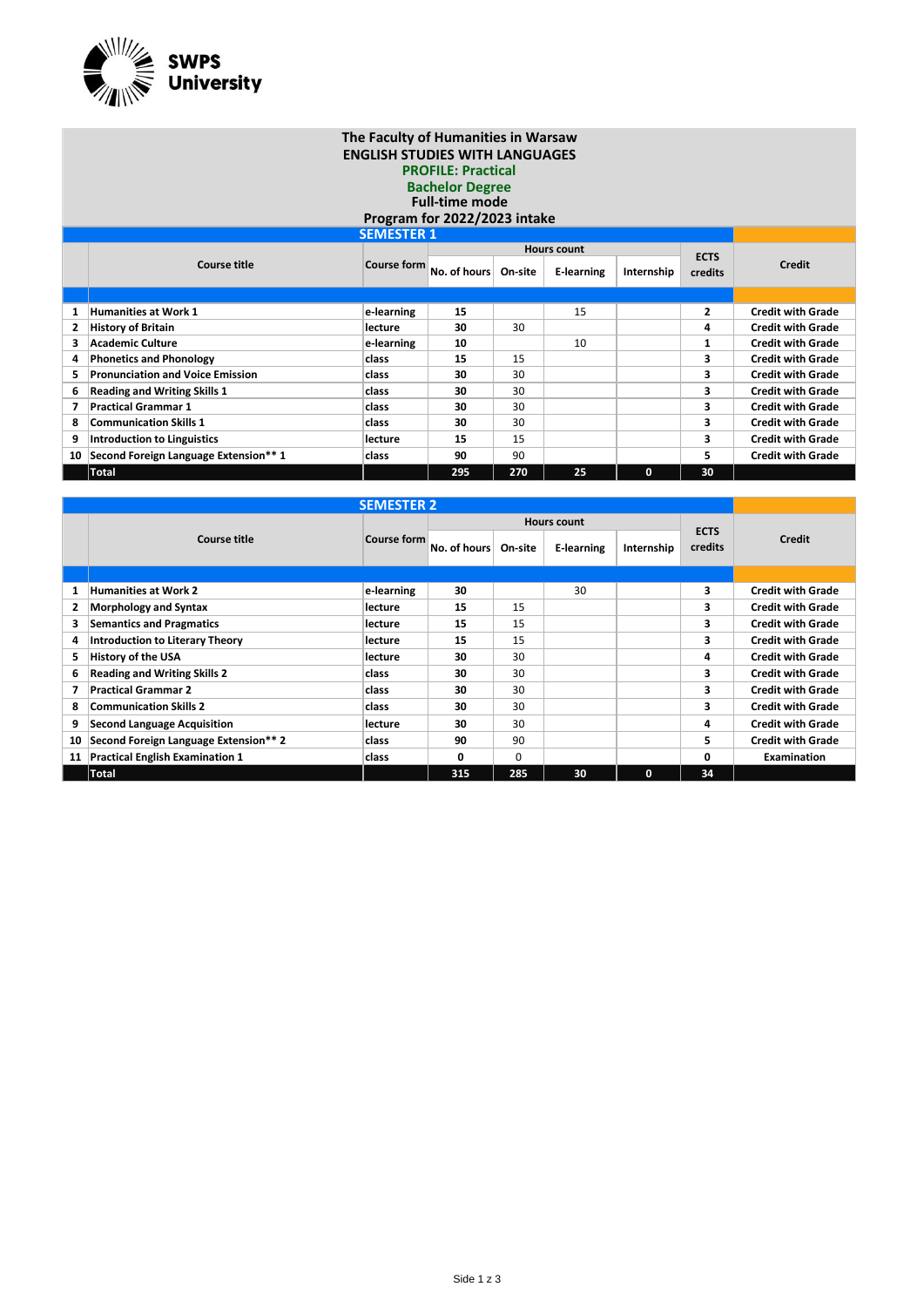

|                | <b>SEMESTER 3</b>                                                 |                    |              |              |                    |              |                         |                             |  |  |  |
|----------------|-------------------------------------------------------------------|--------------------|--------------|--------------|--------------------|--------------|-------------------------|-----------------------------|--|--|--|
|                |                                                                   |                    |              |              | <b>Hours count</b> | <b>ECTS</b>  |                         |                             |  |  |  |
|                | Course title                                                      | <b>Course form</b> | No. of hours | On-site      | <b>E-learning</b>  | Internship   | credits                 | <b>Credit</b>               |  |  |  |
|                |                                                                   |                    |              |              |                    |              |                         |                             |  |  |  |
| 1              | <b>Humanities at Work 3</b>                                       | e-learning         | 30           |              | 30                 |              | $\overline{2}$          | Credit with grade           |  |  |  |
| 2              | <b>History of British Literature</b>                              | lecture            | 30           | 30           |                    |              | 3                       | <b>Credit with Grade</b>    |  |  |  |
| 3              | <b>Seminar in British Literature</b>                              | class              | 30           | 30           |                    |              | 3                       | <b>Credit with Grade</b>    |  |  |  |
| 4              | <b>Academic Writing 1</b>                                         | class              | 30           | 30           |                    |              | 3                       | <b>Credit with Grade</b>    |  |  |  |
| 5.             | <b>Practical Grammar 3</b>                                        | class              | 30           | 30           |                    |              | 3                       | <b>Credit with Grade</b>    |  |  |  |
| 6              | <b>British Civilization</b>                                       | lecture            | 30           | 30           |                    |              | 4                       | <b>Credit with Grade</b>    |  |  |  |
| 7              | Second Foreign Language Extension** 3                             | class              | 90           | 90           |                    |              | 5                       | <b>Credit with Grade</b>    |  |  |  |
| 8              | <b>Physical Education 1</b>                                       | class              | 30           | 30           |                    |              | 0                       | <b>Credit without Grade</b> |  |  |  |
|                | <b>SPECIALIZATION: Teaching English as a Foreign Language ***</b> |                    |              |              |                    |              |                         |                             |  |  |  |
| $\mathbf{1}$   | <b>Individual Differences in Language Teaching</b>                | lecture            | 30           | $30^{\circ}$ |                    |              | $\overline{\mathbf{3}}$ | <b>Credit with Grade</b>    |  |  |  |
| $\mathbf{2}$   | <b>Pedagogy for English Teachers</b>                              | lecture            | 30           | 30           |                    |              | 3                       | <b>Credit with Grade</b>    |  |  |  |
|                | <b>SPECIALIZATION: English for Business Environment***</b>        |                    |              |              |                    |              |                         |                             |  |  |  |
| 1              | <b>Fundamentals of Management</b>                                 | seminar            | 30           | 30           |                    |              | $\overline{\mathbf{3}}$ | <b>Credit with Grade</b>    |  |  |  |
| $\overline{2}$ | <b>Micro and Macroeconomic Business Environment</b>               | seminar            | 30           | 30           |                    |              | $\overline{\mathbf{3}}$ | <b>Credit with Grade</b>    |  |  |  |
|                | <b>SPECIALIZATION: Cultural and Literary Studies***</b>           |                    |              |              |                    |              |                         |                             |  |  |  |
| 1              | <b>Introduction to Cultural Studies</b>                           | seminar            | 30           | 30           |                    |              | $\overline{\mathbf{3}}$ | <b>Credit with Grade</b>    |  |  |  |
| $\mathbf{2}$   | <b>Reading Popular Culture</b>                                    | seminar            | 30           | 30           |                    |              | $\overline{\mathbf{3}}$ | <b>Credit with Grade</b>    |  |  |  |
|                | <b>SPECIALIZATION: Translation Track***</b>                       |                    |              |              |                    |              |                         |                             |  |  |  |
| 1              | <b>Introduction to LGP Translation</b>                            | workshop           | 30           | 30           |                    |              | $\overline{\mathbf{3}}$ | <b>Credit with Grade</b>    |  |  |  |
| $\mathbf{2}$   | <b>Introduction to LSP Translation</b>                            | workshop           | 30           | 30           |                    |              | $\overline{\mathbf{3}}$ | <b>Credit with Grade</b>    |  |  |  |
|                | <b>Total</b>                                                      |                    | 360          | 330          | 30                 | $\mathbf{0}$ | 29                      |                             |  |  |  |

| <b>SEMESTER 4</b> |                                                                                            |                    |              |                 |                    |            |                         |                             |  |  |  |
|-------------------|--------------------------------------------------------------------------------------------|--------------------|--------------|-----------------|--------------------|------------|-------------------------|-----------------------------|--|--|--|
|                   |                                                                                            |                    |              |                 | <b>Hours count</b> |            |                         |                             |  |  |  |
|                   | Course title                                                                               | <b>Course form</b> | No. of hours | On-site         | <b>E-learning</b>  | Internship | <b>ECTS</b><br>credits  | <b>Credit</b>               |  |  |  |
|                   |                                                                                            |                    |              |                 |                    |            |                         |                             |  |  |  |
| 1                 | <b>History of American Literature</b>                                                      | lecture            | 30           | 30              |                    |            | 3                       | <b>Credit with Grade</b>    |  |  |  |
| $\overline{2}$    | Seminar in American Literature                                                             | class              | 30           | 30              |                    |            | 3                       | <b>Credit with Grade</b>    |  |  |  |
| 3                 | <b>Practical Grammar 4</b>                                                                 | class              | 30           | 30              |                    |            | 3                       | <b>Credit with Grade</b>    |  |  |  |
| 4                 | <b>Academic Writing 2</b>                                                                  | class              | 30           | 30              |                    |            | 3                       | <b>Credit with Grade</b>    |  |  |  |
| 5.                | <b>American Civilization</b>                                                               | lecture            | 30           | 30              |                    |            | 4                       | <b>Credit with Grade</b>    |  |  |  |
| 6                 | Student Internship 1*                                                                      | internship         | 320          |                 |                    | 320        | 8                       | <b>Credit with Grade</b>    |  |  |  |
| 7                 | Second Foreign Language Extension** 4                                                      | class              | 90           | 90              |                    |            | 5                       | <b>Credit with Grade</b>    |  |  |  |
| 8                 | <b>Physical Education 2</b>                                                                | class              | 30           | 30              |                    |            | 0                       | <b>Credit without Grade</b> |  |  |  |
| 9                 | <b>Practical English Examination 2</b>                                                     | class              | 0            | $\Omega$        |                    |            | 0                       | Examination                 |  |  |  |
|                   | SPECIALIZATION: Teaching English as a Foreign Language*** (continuation of specialization) |                    |              |                 |                    |            |                         |                             |  |  |  |
| $\mathbf{1}$      | <b>Methods and Techniques of TEFL 1</b>                                                    | class              | 30           | 30              |                    |            | $\overline{\mathbf{3}}$ | <b>Credit with Grade</b>    |  |  |  |
| 2                 | <b>Information and Communication Technologies</b>                                          | seminar            | 30           | 30 <sub>2</sub> |                    |            | $\overline{\mathbf{3}}$ | <b>Credit with Grade</b>    |  |  |  |
|                   | SPECIALIZATION: English for Business Environment***(continuation of specialization)        |                    |              |                 |                    |            |                         |                             |  |  |  |
| $\mathbf{1}$      | <b>Business Environment</b>                                                                | seminar            | 30           | 30              |                    |            | $\overline{\mathbf{3}}$ | <b>Credit with Grade</b>    |  |  |  |
| $\mathbf{2}$      | <b>Aspects of Business Communication</b>                                                   | seminar            | 30           | 30              |                    |            | $\overline{\mathbf{3}}$ | <b>Credit with Grade</b>    |  |  |  |
|                   | SPECIALIZATION: Cultural and Literary Studies***(continuation of specialization)           |                    |              |                 |                    |            |                         |                             |  |  |  |
| $\mathbf{1}$      | <b>Reading and Analyzing Literary Texts</b>                                                | seminar            | 30           | 30              |                    |            | $\overline{\mathbf{3}}$ | <b>Credit with Grade</b>    |  |  |  |
| $\overline{2}$    | <b>Reading and Analyzing Visual Narratives</b>                                             | seminar            | 30           | 30              |                    |            | $\overline{\mathbf{3}}$ | <b>Credit with Grade</b>    |  |  |  |
|                   | SPECIALIZATION: Translation Track***(continuation of specialization)                       |                    |              |                 |                    |            |                         |                             |  |  |  |
| 1                 | <b>Practical Polish Stylistics for Translators</b>                                         | <b>class</b>       | 15           | 15              |                    |            | $\overline{2}$          | <b>Credit with Grade</b>    |  |  |  |
| $\mathbf{2}$      | <b>Translator's Tools</b>                                                                  | workshop           | 15           | 15              |                    |            | $\mathbf{1}$            | <b>Credit with Grade</b>    |  |  |  |
| 3.                | <b>Translation and Culture</b>                                                             | seminar            | 30           | 30              |                    |            | $\overline{\mathbf{3}}$ | <b>Credit with Grade</b>    |  |  |  |
|                   | <b>Total</b>                                                                               |                    | 650          | 330             | $\mathbf{0}$       | 320        | 35                      |                             |  |  |  |